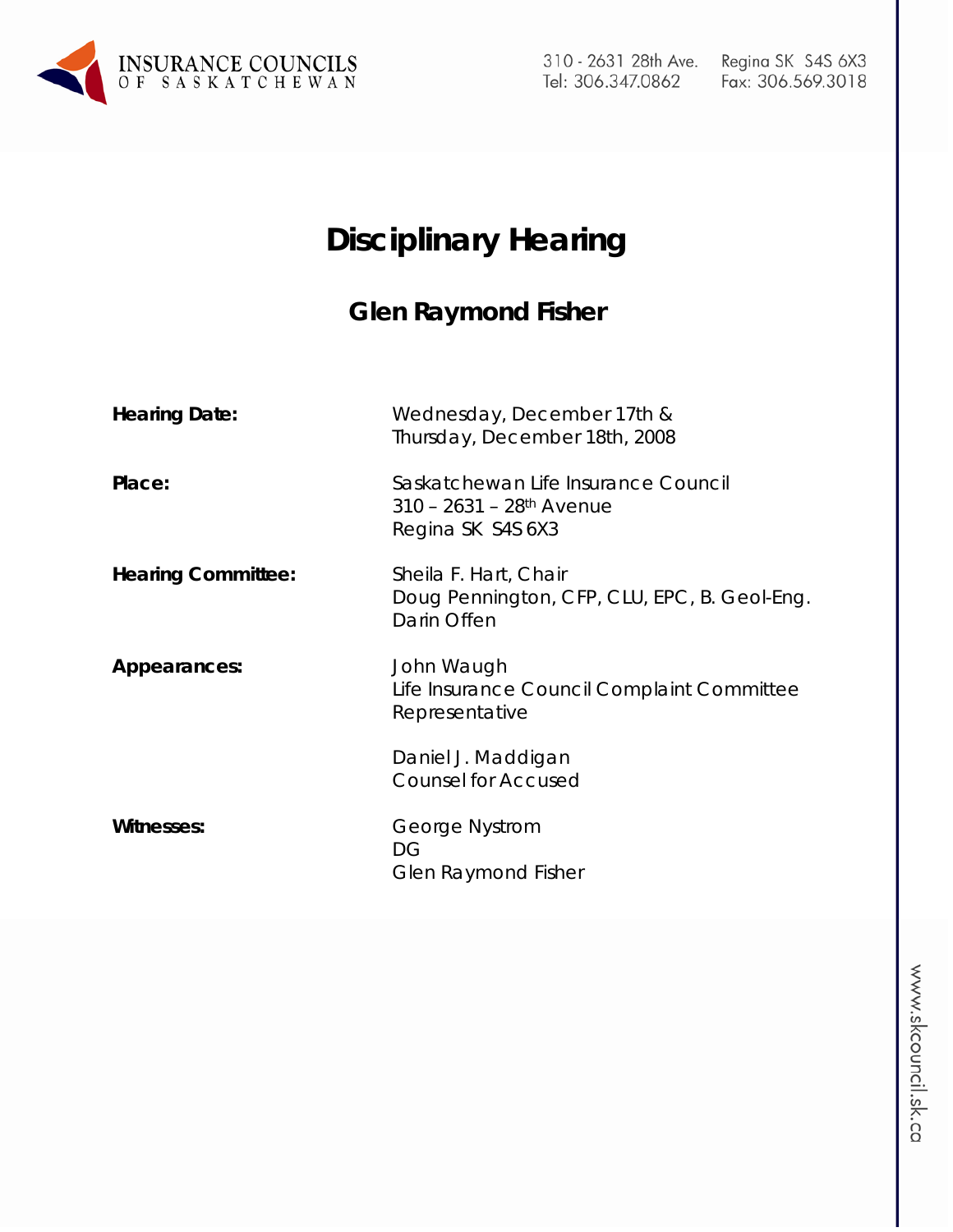

## **Origins of the Case**

The Complaints and Investigation Committee of the Saskatchewan Life Insurance Council reviewed a complaint from DG against Glen Raymond Fisher. As a result of the review the Complaints and Investigation Committee determined that Glen Ray Fisher be required to appear before a Disciplinary Hearing Committee (hereinafter referred to as "DHC") of the Life Insurance Council to answer the committee's allegations of misconduct and/or incompetence that rise from Glen Raymond Fisher's insurance dealings with R M stated:

- 1. That, contrary to Bylaw 8, Section 1, subsection (b), of the Life Insurance Council Bylaws, your conduct has harmed the standing of licensees in the insurance industry.
- 2. That, contrary to Bylaw 8, Section 2, subsection (c), of the Life Insurance Council Bylaws, you provided false and/or misleading communications in the course of servicing RM's insurance business.
- 3. That, contrary to Bylaw 8, Section 2, subsection (h), of the Life Insurance Council Bylaws, you failed to place the interests of RM before that of your own.
- 4. That, contrary to Bylaw 8, Section 2, subsection (q), of the Life Insurance Council Bylaws, you failed to follow sound business practices.
- 5. That contrary to Bylaw 9, Section 1, of the Life Insurance Council Bylaws, you have demonstrated a lack of knowledge and/or skill and/or judgment of a nature or to an extent that you are unfit to continue in the business of insurance or to provide one or more services ordinarily provided as part of the business of insurance.

#### **Evidence from the Hearing**

At the outset of the hearing the Committee was presented with three binders of documents, Exhibit Book #1, Exhibit Book #2 and Exhibit Book #3, titled "Complaints and Investigation Committee, The Life Insurance Council of Saskatchewan, Glen Fisher". It was confirmed that the accused, Glen Raymond Fisher, (hereinafter referred to as "Fisher") received identical binders of documents prior to the hearing date. As well Fisher and his counsel had received a list of witnesses that the Complaints and Investigation Committee intended to call at the hearing.

During the hearing the following additional documents were received into evidence and marked as follows:

Book #3 – Tab D – April, 2004 and November, 2004 calendars with R M's handwriting, as identified by D G (two pages), filed by Mr. Maddigan. These copied documents were obtained by Mr. Maddigan from documents filed at the Court of Queen's Bench.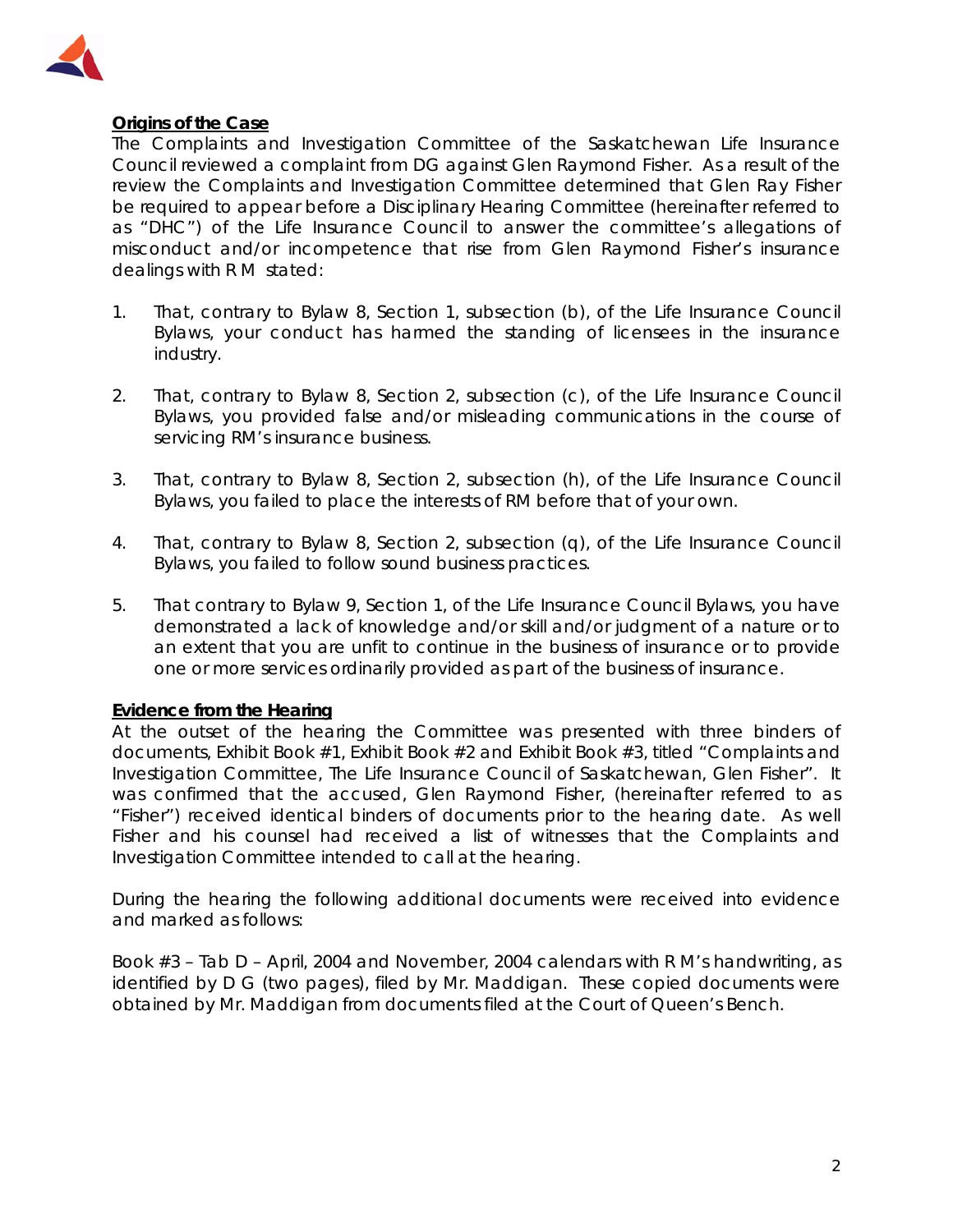

Book #3 - Tab E - Five pages prepared by Fisher, filed by Mr. Maddigan:

- RM's Non-UL Accounts under Management (1996-2007)
- RM Summary of Policies & Disposition
- Value of RM's Assets Under Management
- Policy Deposit History
- Insurance Details

Book #3 – Tab F – Nine pages filed by Mr. Waugh

Mr. Waugh, representing the Complaint Investigation Committee (CIC), called two witnesses: George Nystrom (hereinafter referred to as "Nystrom") (affirmed) and DG, (sworn). Nystrom, a lawyer, prepared a will for RM. DG is RM's brother.

Mr. Maddigan, representing Fisher, called one witness: Fisher (sworn).

After all the evidence was presented Mr. Waugh made his summation address. He filed with the Committee a written copy. Mr. Maddigan made his summation address. Mr. Waugh made a very short rebuttal.

Shortly after the hearing concluded, the DHC was approached by Mr. Waugh. He suggested there may be an apprehension of bias on the part of DHC member Kim Shaheen due to his past associations with various members of RM's family. Upon the agreement of both Mr. Waugh and Mr. Maddigan, Kim Shaheen excused himself from any further deliberations, discussions, decision making and decision writing duties that the DHC was now entrusted with. It was agreed that the DHC would continue with the remaining three members.

#### **Uncontested Facts**

An "Agreed Statement of Facts between The Complaints and Investigation Committee of the Life Insurance Council of Saskatchewan and Glen Raymond Fisher" can be found at Book #1, Tab 4. This Agreed Statement is attached as an appendix to this decision. For the purpose of this decision the Committee will review the history of events and facts as presented in the Agreed Statement and the hearing testimony. The Committee noted that in the "Agreed Statement" in Part IV, part 2), the parties agreed that the Complaint Investigation Committee (CIC) bears the onus of demonstrating the accuracy "of the Summaries and Work Sheet Analysis prepared by it and which are found at Book #1, Tab A, as well as at Sub-tab 1 for each of the policies listed in Part II, Paragraph 5 above" and the income tax summary at Book #1, Tab D.

#### **Findings of Fact and Testimonial Evidence**

Glen Raymond Fisher is a life, and accident and sickness agent (licensed 1991). He is also a licensed mutual fund agent (licensed 1992).

RM was born in 1943. Her husband, JM, died in 1995. As of that date her immediate family consisted of: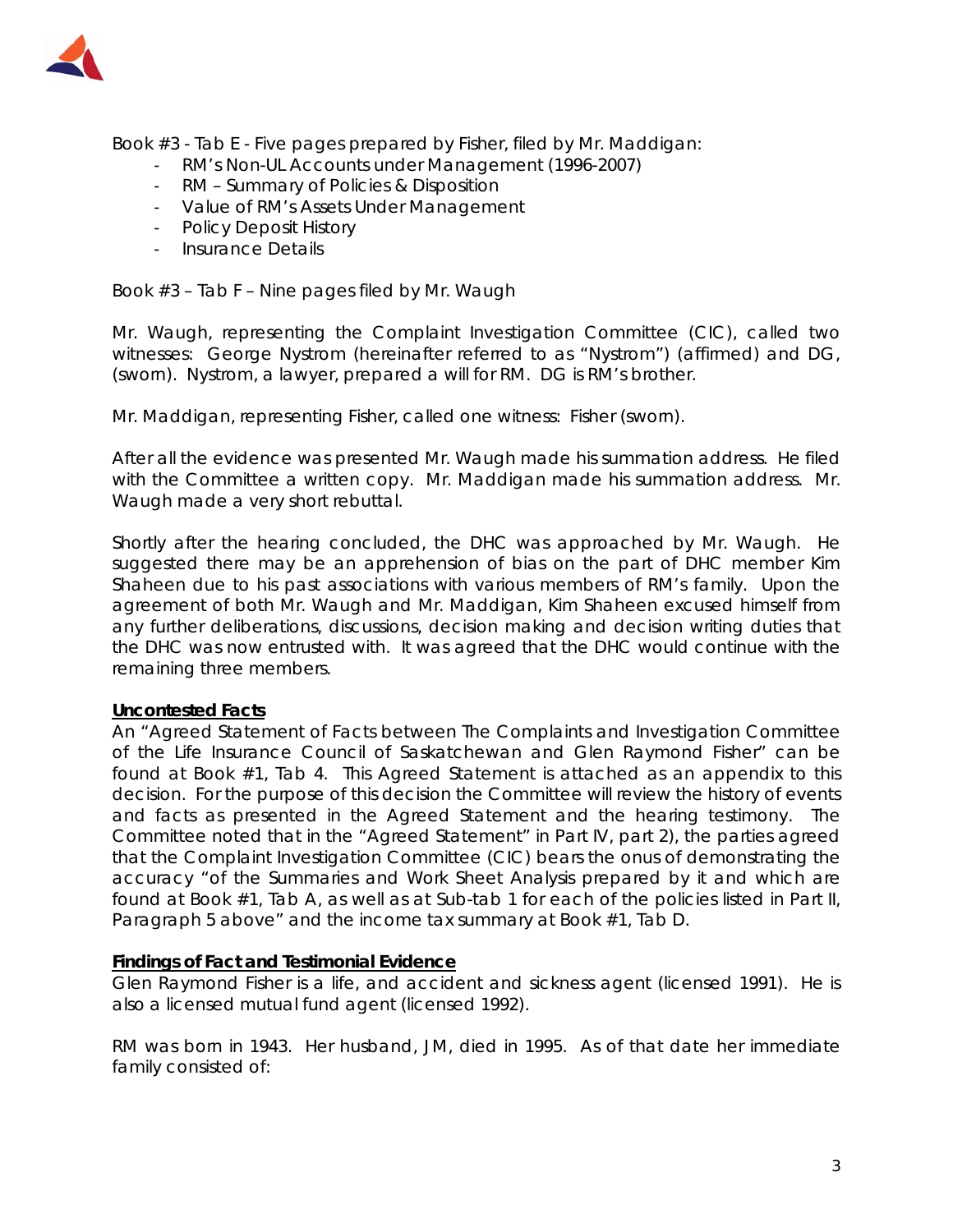

- AY (her daughter)
- MM (her son)
- CM (AY's son), (RM's grandson)
- JY (AY's daughter), (RM's granddaughter)
- SY (AY's daughter), (RM's granddaughter)

RM was diagnosed with cancer in 2006 and died January 19, 2007.

In 1996 RM had assets with a net worth \$465,700 consisting of:

- cash or investments totalling approximately \$154,000 (Book #3, Tab C, (1) and Tab E)
- group coverage life insurance
- house (clear title) worth approximately \$250,000
- car
- jewellery

Also at this time (1996) RM owned and was the beneficiary of three life insurance policies, (see Book #1, Tab I). They were purchased through Fisher before her husband died:

- Mutual Whole Life LI  $\#1ML$  for \$50,000 issued 1993 - RM– MM (her son)
- Mutual Whole Life LI  $#2ML$  for \$50,000 issued 1993 - RM – AY (her daughter)
- Mutual Whole Life L I  $#3ML$  for \$50,000 issued 1993 - RM– CM (her grandson)

At the time of her husband's death RM was not working, however she became employed in 1996 or 1997. Book #1, Tab D contains copies of documents from Canada Revenue Agency and some documents prepared by RM obtained by DG showing RM's income. Her taxable income varied from approximately \$25,000 to \$39,000 over the years 1997 to 2005.

After RM's husband's death Fisher became more involved with RM's financial affairs. He had an ongoing relationship until her death. When he first met RM he described her as a "GIC maven". He described how she became more financially sophisticated over the years. For investment purposes Fisher testified her risk tolerance was noted as moderate to aggressive.

As to RM's personality the DHC heard lots of evidence. DG, RM's brother, described his sister as: intelligent; bright; curious (she asked lots of questions), independent thinker; someone who paid attention to detail, detailed record keeper. He explained that RM made "the final say" in her own affairs. DG also described her relationship with her children as "rocky" "for the most part". RM found her daughter AY manipulative and she disliked AY's husband Colin. She was concerned for her son MM's wellbeing. DG testified that RM did trust him. DG further testified as to how his sister RM wanted to have control of her children and her only means of doing this was financially. He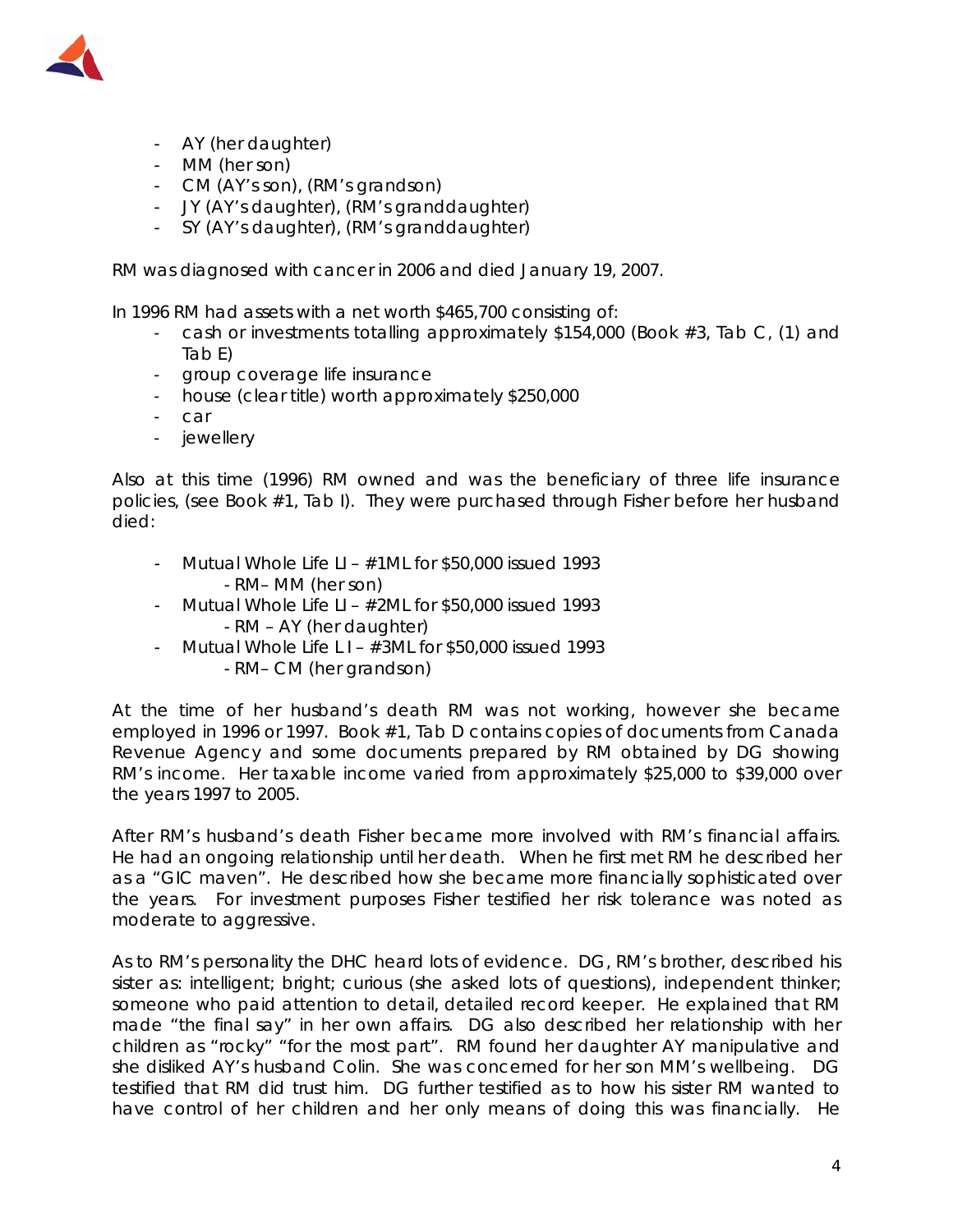

described how after her death she wanted him to have a secret bank account in addition to an estate account to distribute money to her children and grandchildren as he thought fit. This reflected the fact that she made DG the beneficiary of some life insurance policies, contingent owner of some policies, and he was the named executor in her will.

Fisher in testimony described RM was "high maintenance". Fisher explained that RM was intelligent and she never made a rash decision, only educated decisions. She was a private person and would not discuss business in front of other people.

Nystrom, who prepared RM's will, testified his professional involvement was brief. He found her intelligent, mentally sound, rational, and that she took attention of details.

The panel, relying on this evidence, and documents of RM's records (see Book #1, Tab B, (3), Book #1, Tab C, (3), Book #1, Tab I, (4), Book #3, Tab A, (4), Book #3, Tab B, (3), Book  $#3$ , Tab C, (3), (7), Book  $#3$ , Tab D) found RM to be intelligent, and extremely fastidious with respect to record keeping.

Much of the hearing involved Fisher's relationship with RM. Fisher testified that from 1996 until her death they met regularly, at least once a month. As they lived close to each other, they often discussed her affairs over the kitchen table. At RM's request Fisher would often review her insurance and investment statements. He testified he never made a decision for her; he only gave her information and advice. Fisher testified that often RM would not listen to him or the options he presented to her.

As noted in the Agreed Statement of Facts, RM purchased 13 Universal Life Insurance Policies between 1996 and 2000. All were purchased through Fisher. See Book #1, Tabs J, K, L, M, N, O, Book #2, Tabs P. Q, R, S, T, U and V. From review of the summaries prepared by CIC Waugh (Book #1, Tab A) and by Fisher (Book #3, Tab E), there appears to be only a slight variance on the total of the minimum annual premiums required to maintain these policies. CIC's figures show \$34,599.00 and Fisher's figures show \$34,791.97. From the time of their various purchase dates to the date of RM's death, deposits totalling over \$210,000 were made to these policies. See Book #3, Tab 3 for Fisher's calculations, which show total deposits of \$210,879 and see Book # 1, Tab A for CIC's calculations, which show total deposits of \$223,630.

Four of these policies insured RM's life for a total amount of \$1,025,000 (through Zurich Life/Manulife). Page 3 of the Agreed Statement of Facts sets forth the various beneficiary designations and changes to beneficiary designation made by RM while these policies were in effect. Specifics are:

**Policy #1** - Book #1, Tab J - effective February 26, 1996; face value of \$25,000; initially RM's two children were beneficiaries, but in 1999 RM changed this to her brother's children (niece and nephew) and then in 2006 she named her brother, DG, beneficiary; annual minimum premium \$426.25 (Book #1, Tab J, (4)). This policy remained in effect until RM's death and paid out amounts to her brother and her estate. In total \$10,212 was paid into this policy.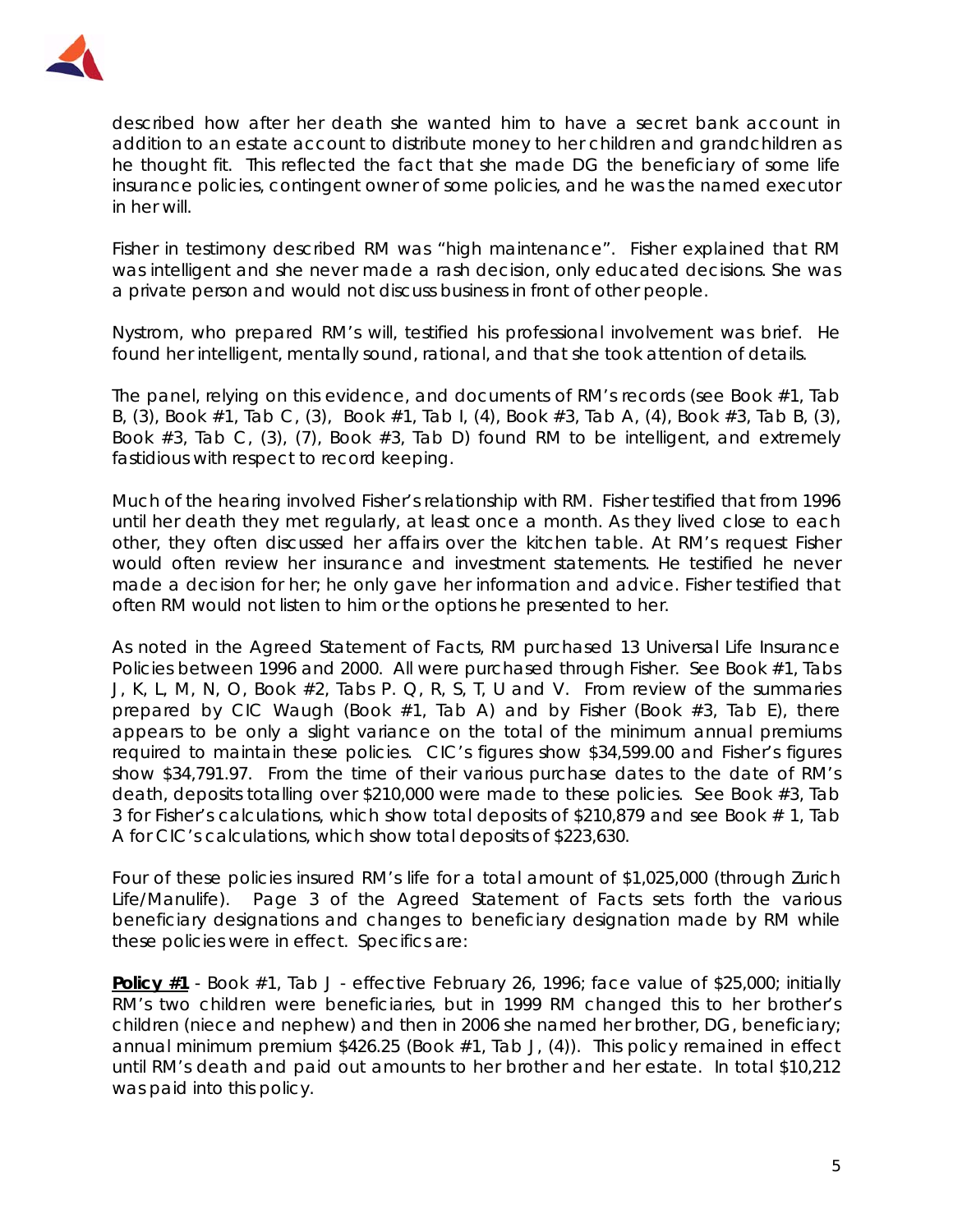

**Policy #2** – Book #1, Tab M - effective October 13, 1998; face value of \$250,000; her two children AY and MM were beneficiaries; annual minimum deposit \$6,197.50 (Book #1, Tab M, (4)). Initially the application was for \$100,000 but RM requested Fisher to bump up the policy face value to \$250,000. By notices dated April 4, 2004 and November 2, 2004 from Manulife Financial, RM was provided a "cancellation warning" wherein she was advised that her policy will lapse on May 3, 2004 and December 3, 2004 respectively due to non payment of premiums. By notice dated December 5, 2004 RM was advised that this policy was "no longer in force due to non payment of premiums." See Book #1, Tab M, (6). In total, \$37,281 was paid into this policy.

**Policy #3** - Book #1, Tab N - effective May 28, 1999; face value of \$250,000; her two children were beneficiaries; annual minimum deposit \$6,565.00 (Book #1, Tab N, (4)). By notice dated January 17, 2005 from Manulife, RM was provided a "cancellation warning" wherein she was advised her policy will lapse on February 17, 2005 due to non payment of premiums. By notice dated February 17, 2005 RM was advised this policy was "no longer in force due to non payment of premiums." See Book #1, Tab N, (6). In total \$41,310 was paid into this policy.

**Policy #4 -** Book #1, Tab O - effective June 22, 1999; face value of \$500,000; her two children and two grandchildren were beneficiaries; annual minimum premium of \$11,890. Fisher noted that RM initiated the purchase of this policy. By notice dated January 14, 2004 from Manulife Financial, RM was provided a warning that her insurance coverage was in danger of "lapsing" as her net deposits had not reached the minimum required to keep coverage in effect. See Book #1, Tab O, (6). This policy lapsed April 2004. In total \$55,596 was paid into this policy.

The other nine Zurich Life/Manulife or Standard Life universal life policies insured her children or grandchildren. Specifics are:

**Policy #5** - Book #1, Tab K - effective August 1998; face value of \$100,000; RM's grandson CY was insured, AM ,CY's mother (RM's daughter), was named beneficiary in application; annual minimum premium of \$417; RM appointed brother DG to be contingent owner in 2001.

**Policy #6** - Book #1, Tab L - effective October, 1998; face value of \$250,000; RM's son MM was insured; RM was beneficiary; annual minimum premium of \$1,090; RM appointed brother DG to be contingent owner in 2001.

**Policy #7** – Book #1, Tab P – effective December, 1999; face value of \$250,000; RM's daughter AY insured RM was named beneficiary; annual minimum premium of \$1,165; brother DG appointed contingent owner in 2001.

**Policy #8** - Book #2, Tab Q – effective December, 1999; face value of \$150,000; RM's granddaughter JY insured; beneficiary named in application is AY , JY's mother, but later documents show RM was beneficiary (see Tab Q, (5)); annual minimum premium of \$534.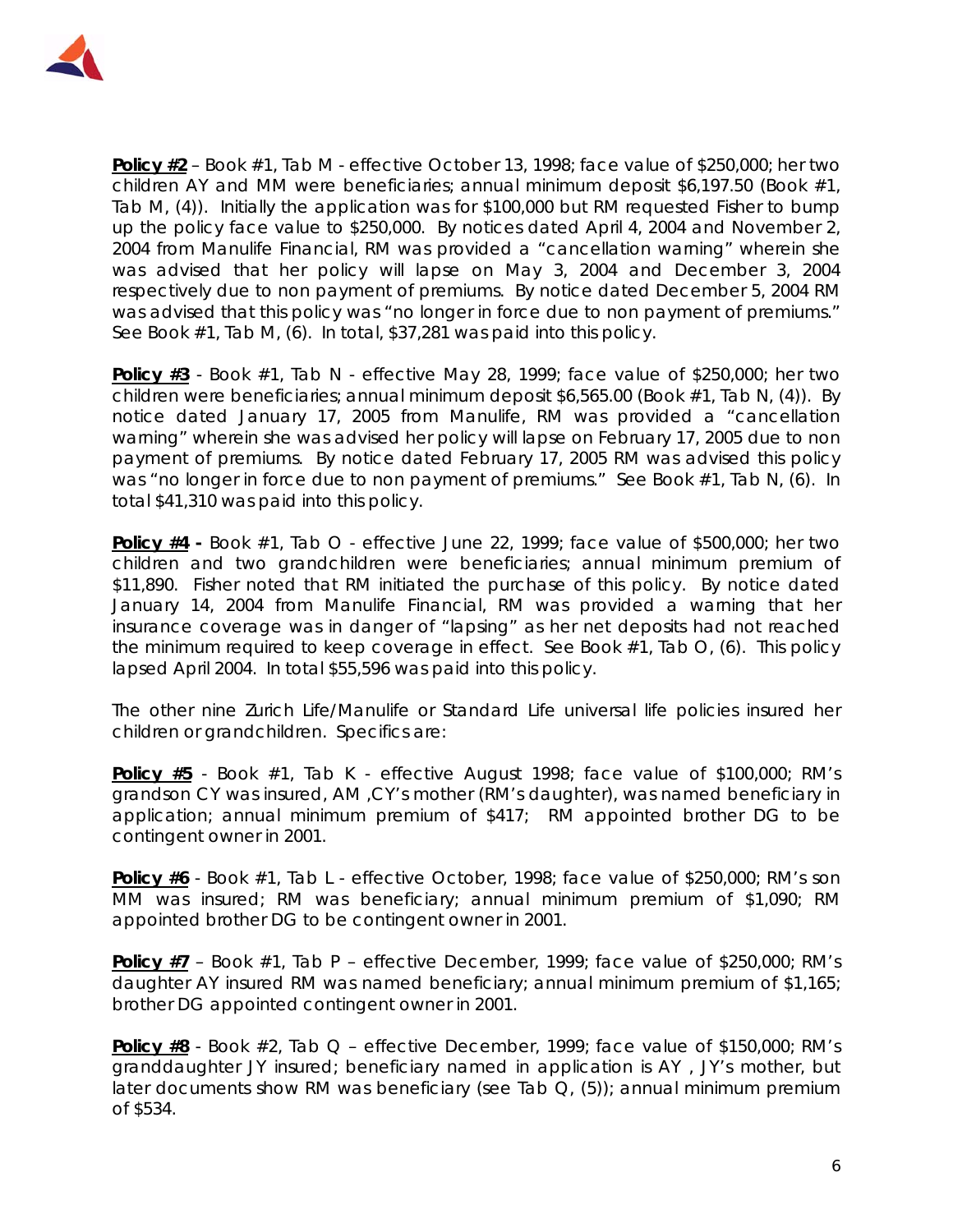

**Policy #9** – Book #2, Tab R – effective April, 2000; face value of \$500,000; RM's daughter AY insured; beneficiary named is RM; annual minimum premium of \$1,995; brother DG named contingent owner in 2001.

**Policy #10** - Book #2, Tab S – effective July, 2000; face value of \$350,000; RM's grandson CY insured; beneficiary is RM; annual minimum premium of \$1,186.50; brother DG named contingent owner in 2001.

**Policy #11** - Book #2, Tab T – effective July, 2000; face value of \$350,000; RM's granddaughter JY insured; beneficiary is RM; annual minimum premium of \$973; brother DG named contingent owner in 2001.

**Policy #12 -** Book #2, Tab U – effective January, 2001; face value of \$200,000 (applied for \$500,000 but this was rejected); RM's son MM insured; beneficiary is RM; annual minimum premium of \$1,440; brother DG named contingent owner in 2006.

**Policy #13** – Book #2, Tab V – effective July, 2003; face value of \$500,000; RM's granddaughter SY insured; beneficiary is RM; annual minimum premium of \$720; brother DG named contingent owner in 2006.

RM's calendars for April, 2004 and November, 2004 (Book #3, Tab D) show that she was aware of policies lapsing. The April 8, 2004 calendar has the notation "Glen: lapsed policy: 3 May". The November 8, 2004 calendar has the notation "MSG RE loss on insurance policy". There is no evidence to assist in determining what policies were lapsing or losing, but clearly RM was aware of something happening relating to Fisher and/or insurance.

DG testified how RM instructed him on how to deal with the \$1,025,000 insurance proceeds. He was to divide the proceeds as per the division in her will. It is noted that there is no time frame as to when this discussion took place.

The evidence is that RM's plan was to fund the various policies using her investments and not her employment income. To purchase the various policies RM used investment cheques as well as cash held in the joint accounts she held with her children and grandchildren. For example, see Book #1, Tab J, (5), Tab K, (5), Tab L, (5), Tab P, (5) and Book #2, Tab R, (5), Tab S, (5). RM had had success in mutual funds and hoped to use these gains to pay the annual premiums. In 1996, when Fisher began managing her assets, she had approximately \$154,000 (outside of any insurance investments) and when she died there was approximately \$165,000 (see Book #3, Tab E). The "open" account referred to on page 1 of Book #3, Tab E was used to fund her RSP's and her insurance policies. By Fisher's testimony RM was clearly aware of how universal life policies worked. Specifically, she knew that if the investment lost value there was the risk she would have to add in more money in order to keep the insurance going. None of the UL policies were pre-paid. Fisher testified he provided multiple illustrations to RM and all showed that the policies required a paid annual premium. For example, see Book #1, Tab O, (3) for the \$500,000 policy illustration. It shows large deposits for five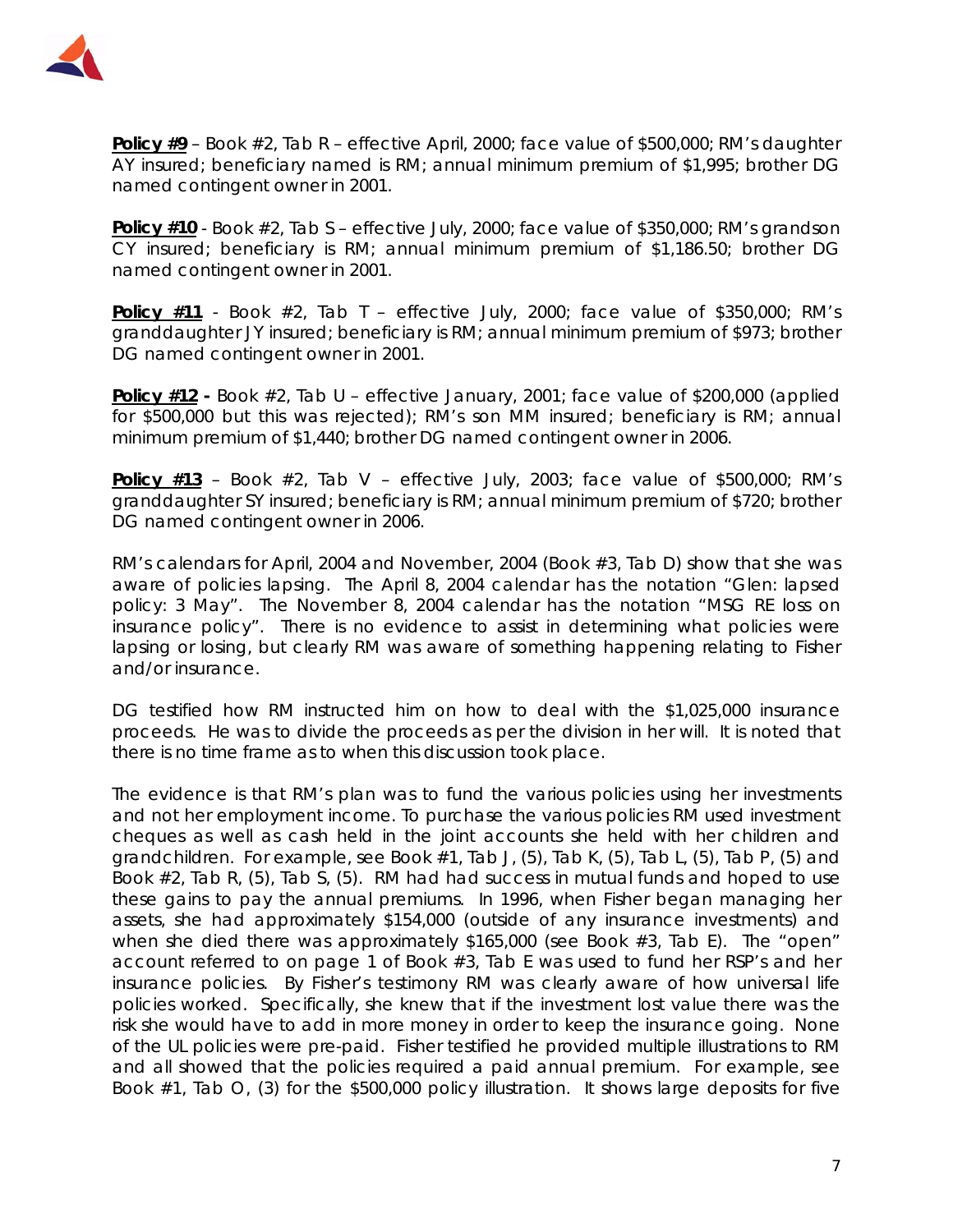

years and then it states: "Where funds are insufficient to continue the policy, additional cash deposits will be required."

In March, 2001 Fisher became concerned with and disagreed with RM's financial conduct. At this point in time RM made her brother DG contingent owner on the policies (she cut out her children). Also after that date she only invested a further \$5,000.00 which was for a new grandchild. In April, 2004 RM transferred \$3,000 from policy #1 into policy #2 to keep it going. In 2006 premiums or deposits were paid on three policies (see Book #1, Tab J, Book #2, Tab S and Tab U). Fisher's belief was that two factors contributed to this conduct: her relationship with her family, and the downward trend in the market. RM was well aware that her mutual fund and universal life investments were decreasing in value as they regularly reviewed their statements and the notices indicating certain policies were going to lapse. She was concerned about "putting good money after bad".

Another issue bothered Fisher. Since early in their relationship he had encouraged RM to get a will prepared. It was only after her cancer diagnosis that she took this advice.

RM attended on Nystrom for preparation of a will. Nystrom testified that initially RM wanted Fisher to be the executor but this did not happen because Fisher thought this would be a conflict of interest and he did not want to be executor. The final version (Book #3, Tab C, (7)) had her brother DG as executor with his children (RM's niece and nephew) as alternate executors. In the preparation of the will Nystrom did discuss insurance with RM. RM advised she would have Fisher contact him with particulars. Fisher testified that RM directed him to provide information to Nystrom. She specifically asked Fisher to show Nystrom that the policies had not lapsed as she was "taking care of it". Fisher emailed Nystrom on January 8, 2006 with an asset list (Book #1, Tab C, (1)) and again on January 13, 2006 with insurance beneficiary information (Book #1, Tab C, (2)). RM wrote a letter to Nystrom January 9, 2006 stating:

"I am enclosing a summary of all the Insurance Policies purchased for the family since 1993, along with a summary of the monies inside these policies that Glen is using to currently pay the premiums. As I mentioned to you these were to be paid up life policies with savings feature inside each policy."

Both the emails and RM's letter summary show insurance policies totalling \$1,025,000 on RM's life as of January, 2006. This was inaccurate. Fisher acknowledged the inaccuracy of the information he provided to Nystrom. As of January, 2006 there was only one out of the four policies on RM's life still in effect. Only \$25,000 insurance was in place at that time, not \$1,025,000. Nystrom assumed that these documents were accurate but they had no impact on drafting of the will. RM's instructions to Nystrom were that the insurance policies would not be dealt with in her will in order to avoid probate tax. She was going to deal with life insurance herself directly through Fisher. Her primary concern was control of assets after her death. In drafting her will RM's daughter was excluded, and her son's share was to remain in a trust until he was age 50 years. Her daughter was excluded because RM did not trust her son-in-law. She was concerned about her son's ability to manage his affairs and worried he could be manipulated by her son-in-law, so made the age 50 stipulation. Nystrom testified he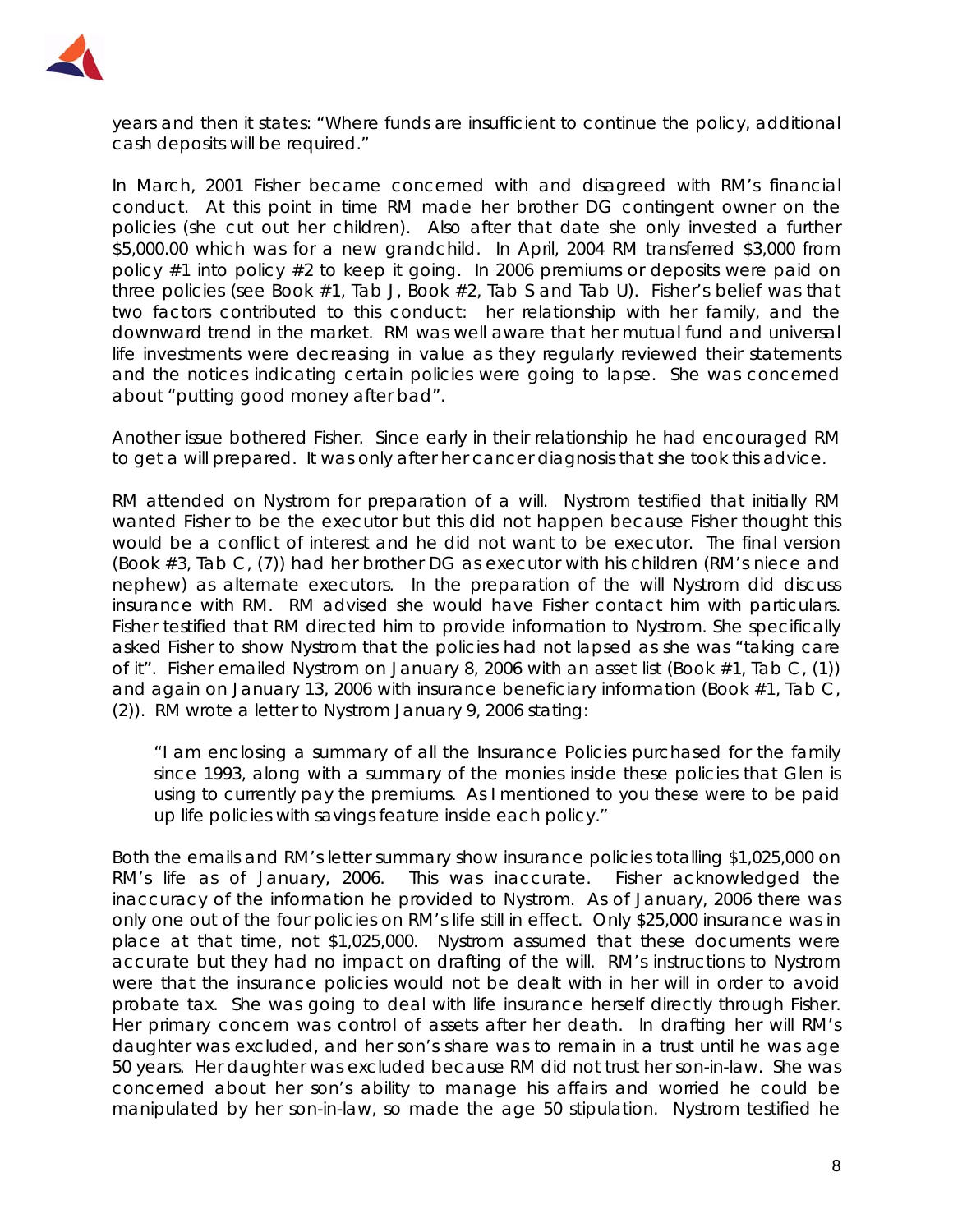

was not privy to the handwritten notations that were attached to RM's will (Book #3,  $Tab C, (7)$ ).

RM passed away and a complaint to the Insurance Council was received from DG. The Complaints and Investigation Committee of the Saskatchewan Life Insurance Council initiated the charges and hearing.

#### **The Issues**

#### **Issue 1**

The issue is whether or not Fisher's conduct was misconduct in that it harmed the standing of licensees in the insurance industry contrary to the Bylaws. The specifics of the allegation are that he provided information to George Nystrom, who was RM's lawyer. The information he provided on two separate occasions was not correct and /or was incomplete, and misled the lawyer as to the status of three life insurance policies on the life of RM.

Bylaw 8, section (1), (b) defines misconduct as a question of fact but includes any matter, conduct or thing, whether or not disgraceful or dishonourable that may harm the standing of licensees in the insurance industry.

#### **Issue 2**

The issue is whether or not Fisher's conduct was misconduct in that he provided false and/or misleading communications in the course of servicing RM's insurance business contrary to the Bylaws. The specifics of the allegations are that:

- 1. On January 8, 2006 he emailed to RM's lawyer an asset list dated January 5, 2006 that showed RM had four Zurich/Manulife insurance policies with death benefits totalling \$1,025,000. That he further represented the cash values as minimal and were being used to pay the premiums. That he further represented that any remaining cash value would be paid out in addition to the stated death benefit. That at January 5, 2006 he knew or ought to have known that of the four insurance policies, only policy #1 was in force and that policy #4 had lapsed in April, 2004, policy #2 had lapsed in December, 2004 and policy #3 had lapsed in February, 2005.
- 2. In a further email to RM's lawyer dated January 13, 2006 he provided false and/or misleading information when he provided beneficiary details for the four Zurich/Manulife insurance policies. That at January 13, 2006 he knew or ought to have known that only policy #1 was in force and that policy #4 had lapsed in April, 2004 that policy #2 had lapsed in December, 2004 and that policy #3 had lapsed in February, 2005.

Bylaw 8, section (2), (c) defines misconduct where in the course of promoting, selling or servicing insurance business, a licensee provides in any advertising or other communications information that is false or misleading.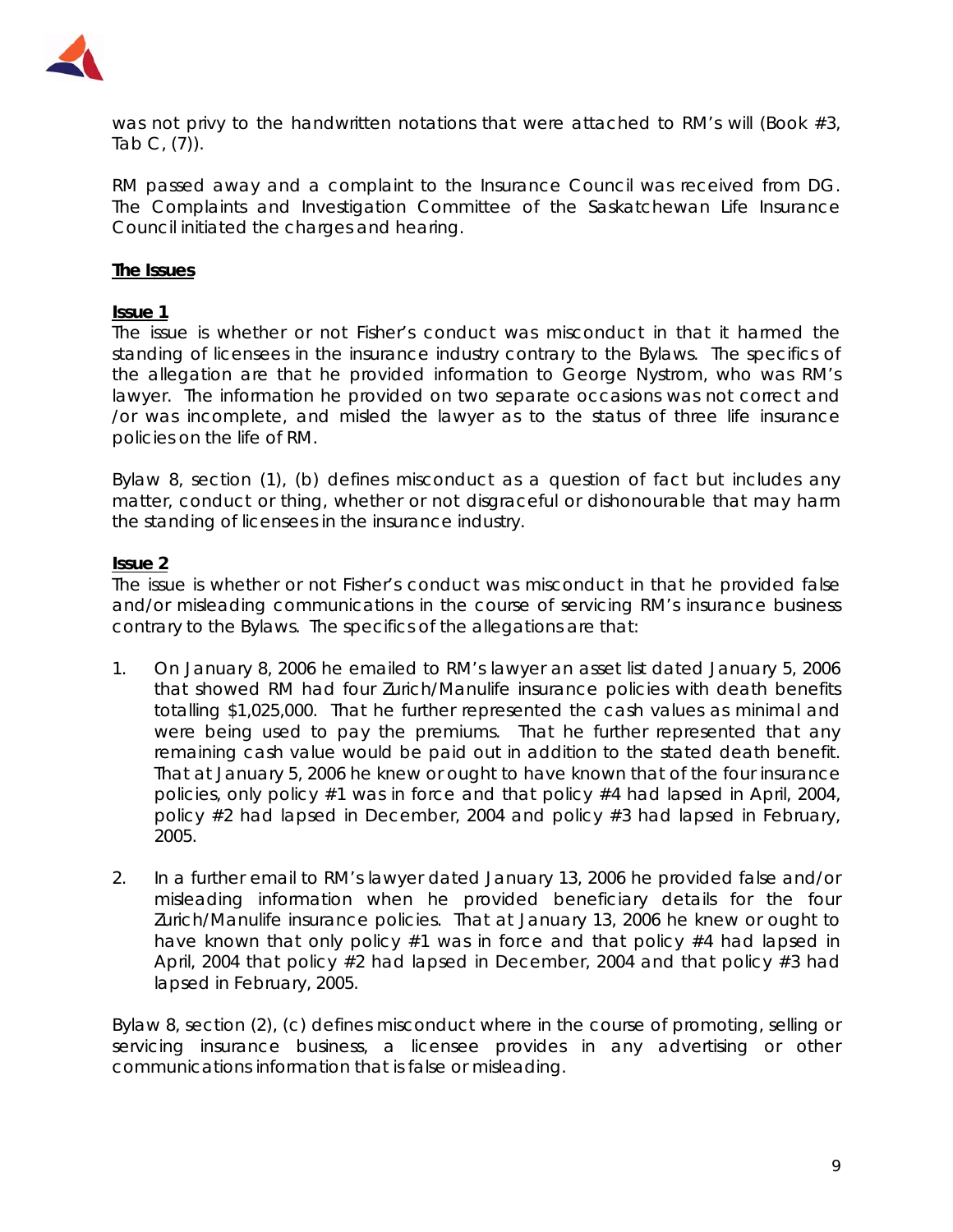

## **Issue 3**

The issue is whether or not Fisher's conduct was misconduct in that he failed to place the interests of RM before that of his own. The specifics of the allegations are:

- 1. Between 1996 and 2003 he sold 13 insurance policies to RM that were not in her interests.
- 2. The 13 insurance policies he sold to RM were not within her financial means to fund at levels that would have made them appropriate for either an investment and/or insurance purpose.
- 3. The commissions that he earned were a motivating consideration for recommending and selling many of the insurance policies to RM.

Bylaw 8, section (2), (h) defines misconduct where the licensee fails to place the interests of the consumer before those of the licensee or others.

## **Issue 4**

The issue is whether or not Fisher's conduct was misconduct in that he failed to follow sound business practices. The specifics of the allegations are:

1. When the funding of the policies was not maintained and/or could not be maintained at planned levels it should have been evident that action was needed, but there is no indication that action was taken by Fisher to inform RM of her situation. When policies began lapsing due to under funding in 2003, 2004, 2005 and 2006, there is no evidence that any action was recommended or taken to mitigate the losses.

Bylaw 8, section (2), (q) defines misconduct where the licensee fails to follow sound business practices.

## **Issue 5**

The issue is whether or not Fisher demonstrated a lack of knowledge and/or skill and/or judgment of a nature or to an extent that he is unfit to continue in the business of insurance or to provide one or more services ordinarily provided as part of the business of insurance. The specifics of the allegation are:

- 1. He knew or ought to have known that the 13 insurance policies were not within RM's financial capabilities to fund at levels that made them appropriate investment and/or insurance products for RM.
- 2. He knew or ought to have known that RM's intention was to secure the financial security of her children and/or grandchildren. He was her financial advisor and had knowledge and/or should have had knowledge of her financial situation and the harm to her and/or her beneficiaries that could result if his recommendations proved to be ill advised and/or unworkable.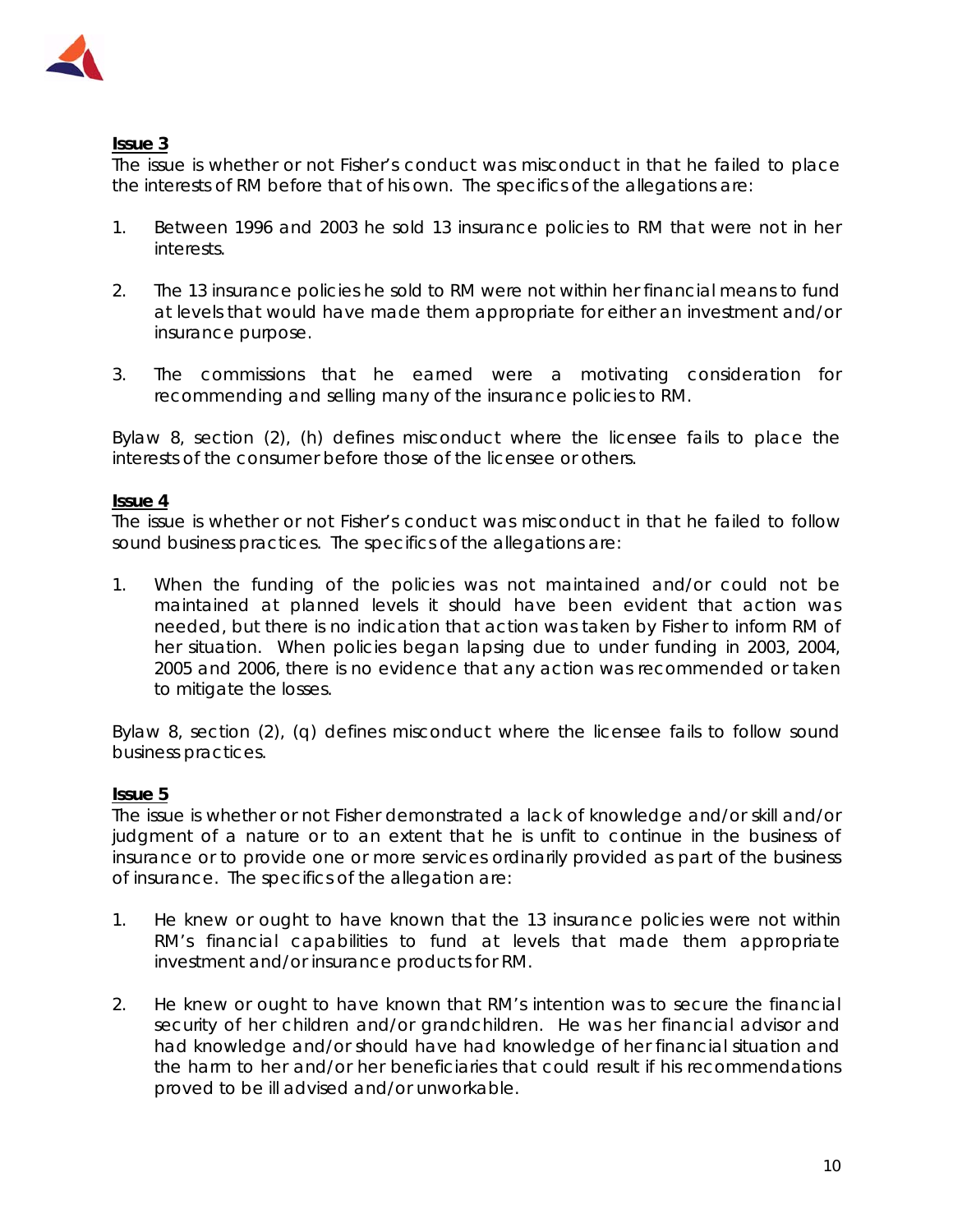

Bylaw 9, section (1) defines incompetence as a question of fact, that includes the display by a licensee of a lack of knowledge, skill or judgment of a nature or to an extent that the licensee is unfit to continue in the business of insurance or to provide one or more services ordinarily provided as part of the business of insurance.

## **The Decisions**

#### **Issue 1**

The DHC finds Fisher guilty of misconduct in that he did breach the Saskatchewan Life Insurance Council Bylaw 8, (1), (b). We find his conduct has harmed the standing of licensees in the insurance industry.

#### **Issue 2**

The DHC finds Fisher guilty of misconduct in that he did breach Bylaw 8, (2), (c). We find he provided false and/or misleading communications in the course of servicing RM's insurance business.

#### **Issue 3**

The DHC finds that Fisher did not breach Bylaw 8, (2), (h), in that he failed to place the interests of RM before that of his own.

#### **Issue 4**

The DHC finds that Fisher did not breach Bylaw 8, (2), (q), in that he failed to follow sound business practices.

#### **Issue 5**

The DHC finds that Fisher did not breach Bylaw 9, (1), in that he demonstrated a lack of knowledge and/or skill and/or judgment of a nature or to an extent that he is unfit to continue in the business of insurance or to provide one or more services ordinarily provided as part of the business of insurance.

#### **Reasons for Decisions**

#### **Issue 1**

As stated in Bylaw 8, (1), (a) it is a question of fact but where there is any matter, conduct or thing, whether or not disgraceful or dishonourable that may harm the standing of licensees in the insurance industry, the DHC may make a finding of misconduct. The DHC has reviewed the above facts and duly considered the arguments presented by Mr. Waugh and Mr. Maddigan. Mr. Waugh argued that: Fisher's conduct has harmed the professional image that insurance agents seek to portray. He argued that it was unprofessional and irresponsible for Fisher to not fully and accurately portray the status of the insurance policies in a manner that would not be open to being misconstrued by Nystrom. Mr. Maddigan argued that had Fisher not carried out his client's instructions he would then be open to be charged under either Bylaw 8, (2), (k), "fails to reasonably carry out a consumer's lawful instructions" or (m),"fails to protect a consumer's personal information or divulges personal information about a consumer unless authorized to do so by the consumer or as required by law".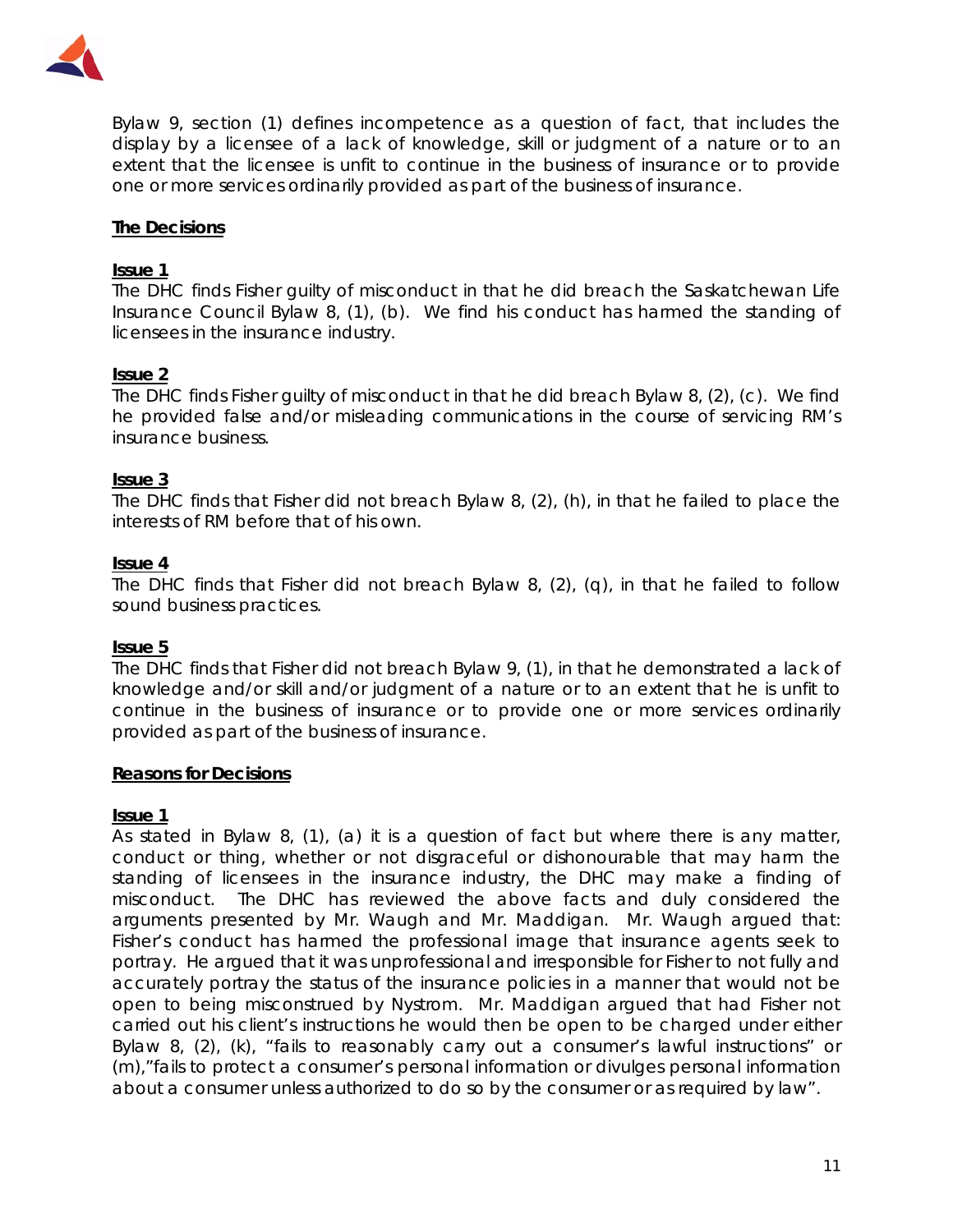

The facts establish that Fisher provided two emails to RM's lawyer Nystrom, both of which contained erroneous information. The asset list sent January 8, 2006 indicated that there were four life insurance policies on RM's life with total death benefit of \$1,025,000 and that cash values in the policies was minimal and was being used to pay premiums (Book #1, Tab C, (1)). Fisher was aware this was erroneous as at that time three of the four policies had lapsed and only \$25,000 worth of insurance was in place. The beneficiary list sent January 13, 2006 indicated there were four policies on RM's life when at this time three of them had lapsed. Also policy #71000234 was inaccurately portrayed as worth \$50,000, when in fact it was worth \$25,000 (Book #1, Tab C, (1)). Fisher was aware this was erroneous. His position is that he was carrying out RM's instructions. Nystrom testified that he assumed the information contained in the emails was correct. Nystrom did not rely on the information as it was determined that life insurance was not going to be dealt with in the will.

The DHC finds on a balance of probability that Fisher is guilty of misconduct by breaching Bylaw 8, (1), (b). His conduct of providing inaccurate information to a lawyer, who he knew was preparing a will for his client RM, was disgraceful and dishonourable and clearly harmed the standing of licensees in the insurance industry. In coming to this conclusion the DHC looked up and relied upon the definitions of:

- disgraceful "shameful; scandalous"
- dishonourable "characterized by or causing dishonour or discredit; having little or no integrity; unprincipled"
- standing "social or financial position, status, or reputation"

Mr. Maddigan's arguments do not hold weight. If RM did in fact direct Fisher to lie to Nystrom, this was clearly not a lawful instruction. Also Fisher's duty to not provide false and misleading information in this case (see issue 2) outweighs any duty he had to RM to not divulge the fact that three policies worth \$1 million had lapsed and were ineffective. Fisher should have declined to follow his client's wishes to provide false information and directed RM to deal with Nystrom without his assistance. He had this option. We find his conduct was disgraceful and dishonourable.

Does the insurance profession want it known that it is acceptable for licensees to provide inaccurate or false information to lawyers? We think not. It is a common understanding that when one profession deals with another profession it is expected that they are dealing only with truths ---- it is not expected to deal with untruths. It is upon this fundamental basis of respect and integrity between professions that our society operates. By Fisher breaching this fundamental rule he has caused harm to the standing/reputation of licensees in the insurance industry.

Thus we make a finding of misconduct.

#### **Issue 2**

As stated in Bylaw 8, (2), (c) misconduct may be found if the licensee "in the course of promoting, selling or servicing insurance business, provides in any advertising or other communications information that is false or misleading." As noted above we have found that Fisher provided false information to Nystrom on the two occasions when he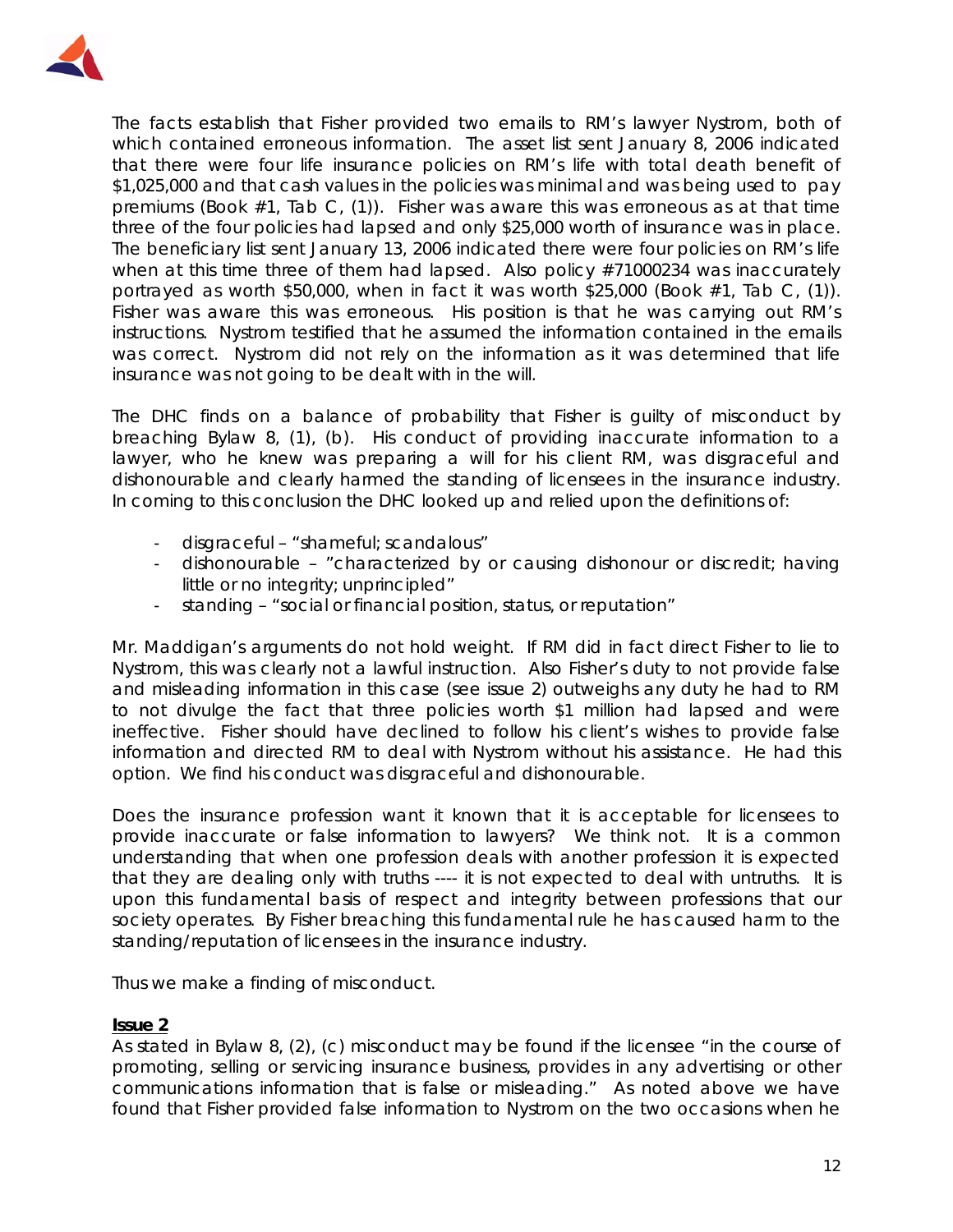

emailed Nystrom. Fisher, when emailing Nystrom was servicing his insurance business with RM. The information given to Nystrom was false. We also find that it was misleading. Nystrom, although he did not rely on the information provided by Fisher, did assume it was true. We do not believe the information had to be used and relied upon to be misleading. So, although there was no damage done to the client RM by providing the false information, we do not know what the result would have been had he provided accurate information. We have only RM's letter of January 9, 2006 to Nystrom (Book #1, Tab C, (3)). Whether RM intended to also provide false information to Nystrom we do not know. We have no evidence other than the documents before us and Fisher's testimony that he was to show the policies in force even though they had lapsed.

We conclude that Fisher, in the course of servicing insurance business with RM, did provide false and misleading information. Thus we find misconduct.

## **Issues 3, 4 and 5 Overall**

Mr. Waugh filed a written argument. This argument contains the evidence and his own interpretation or allegations of the evidence and of industry standards that he wishes us to rely upon. This is not evidence. Mr. Waugh was not a witness. He did not call any witness to testify about the matters addressed in his argument.

Mr. Maddigan argued that for issues 3, 4 and 5, we must follow the rules of natural justice and we cannot merely rely on allegations. He argued that these allegations require expert evidence for two reasons:

- 1) so that there is evidence; and
- 2) so that the defence then has the opportunity to cross examine.

He argued that if the DHC relies on its own thoughts we breach the rules of natural justice as the defence has had no opportunity to rebut or cross-examine our thoughts. He argued that the CIC only called Nystrom and DG as witnesses for the purpose of introducing evidence. No expert witness(s) was called to do an analysis and to indicate whether or not the allegations made were well founded. It was argued that should CIC have called an expert, Fisher then would have had the opportunity to crossexamine and to call his own expert. Relying on the witness list provided to the defence prior to the hearing, the defence prepared for the hearing accordingly.

Case law establishes that a regulatory body, like the Life Insurance Council, must complete an independent investigation into incompetence and must have cogent evidence for establishing incompetence. In preparation for this hearing the DHC was provided with a manual to assist with the procedural issues and our hearing obligations. At pages 147 and 148 of this manual ("A Manual for Ontario Adjudicators" 2000), it states:

"As a general rule, you can base your decision only on information obtained during the hearing from the parties in the form of evidence. There are two exceptions to this general rule that are set out in the *Statutory Powers Procedure Act*, which recognizes two kinds of facts of which a tribunal can take notice without proof. The first category consists of facts that are so commonly known as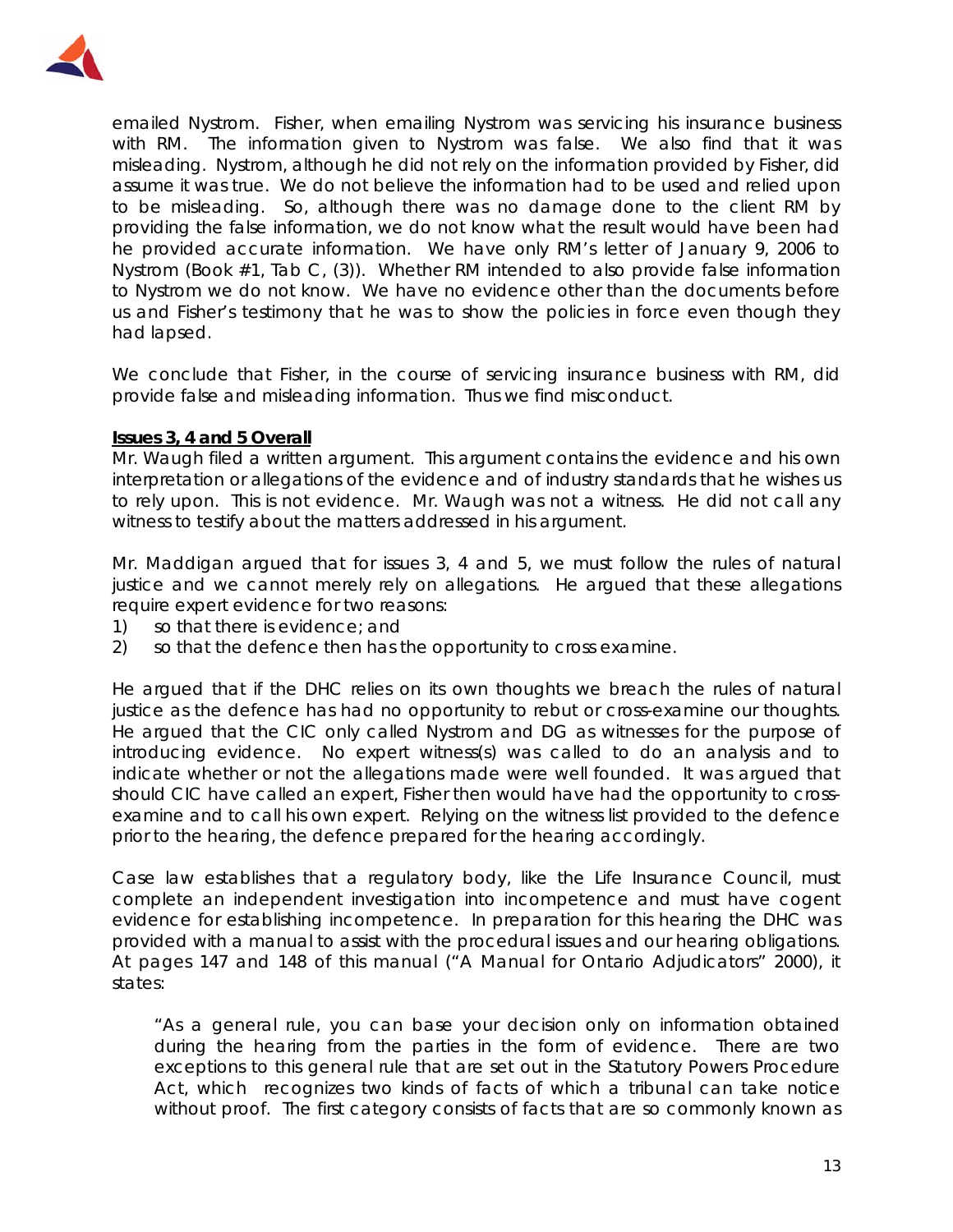

not to be the subject of dispute among reasonable persons….This would include obvious facts such as the fact that a horse is a mammal….The second category of facts that need no proof consists of those that are capable of immediate and accurate demonstration by resorting to readily accessible sources of indisputable accuracy….This category of facts permit you to apply your own knowledge, but only to matters that are inherently uncontroversial in your field."

#### **Issue 3**

As stated in Bylaw 8, (2), (h) misconduct can be found where a licensee fails to place the interests of the consumer before those of the licensee or others. Mr. Waugh has argued we should make a finding of guilt on this charge on the basis:

- that Fisher's plan for RM was deeply flawed and required equity returns much higher than any historical record of any equity return in any equity sector could justify;
- that RM did not have income to fund policies even at their minimum levels;
- that Fisher was the only person who benefited from the sale of the 13 universal life policies;
- that the up front funding guaranteed that the policies would not lapse until after the charge back period had passed;
- that the documents and Agreed Statement of Facts are sufficient to make this finding. He relied upon documents at Book #3, Tab F, and the tax records for RM (Book  $#1$ . Tab D).

We have reviewed the documents and oral evidence. We find that CIC's position cannot stand up to a probing examination. There is no evidence before us, only argument that would allow us to make a guilty determination. There is no expert testimony or expert documentary evidence before us to demonstrate that the 13 universal life insurance policies were not in RM's interests or were not within RM's financial means to fund.

On the contrary, we have Fisher's opinion and testimony that RM intended to fund the policies with income earned in mutual funds and as well with profits earned within the policies. We have his opinion that, had the market not had its downturn, the policies would have been maintained. The evidence is that RM chose not to fund the policies further. She could have. She had other sources of funds. There were funds in her account and in joint accounts that she could have accessed (see Book #3, Tab E). No evidence was given to explain the documents filed by CIC at Book #3, Tab F. There was no evidence provided in oral or documentary form about the commissions earned by Fisher and as to whether or not the commissions were a motivating consideration for his conduct.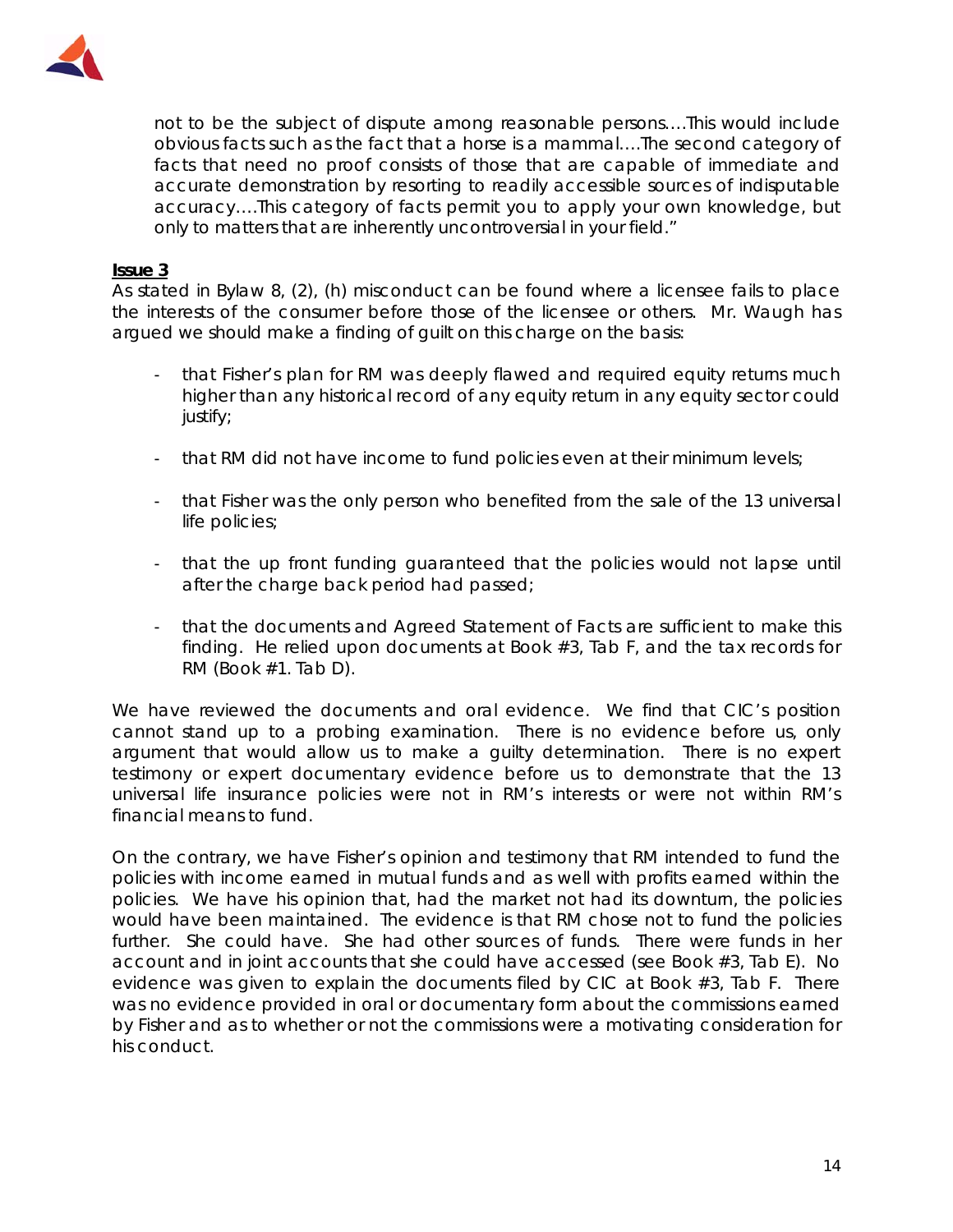

We must conclude that there is insufficient evidence to make a guilty finding that Fisher placed his interests before that of RM's. We find that there was no misconduct by a breach of Bylaw 9, (2), (h).

#### **Issue 4**

As stated in Bylaw 8, (2), (q), misconduct can be found where a licensee fails to follow sound business practices. Mr. Waugh argued that Fisher's advice to RM was based on an assumption of continuing high returns in the underlying funds which proved overly optimistic. Further, that when the markets turned and when the three policies began to lapse there was no warning or viable options given to RM to mitigate her losses.

We have reviewed the oral evidence and documents. We find that Mr. Waugh's argument is not evidence. We find that there is insufficient evidence for us to find that Fisher failed to follow sound business practices. There is no expert evidence before us to explain what would have been a sound business practice in this instance. The oral evidence before us is that Fisher did take action to warn RM of the situation she was facing. She was warned that some of the policies could not be maintained and some were lapsing. Fisher testified that he did present options to RM. RM chose not to follow his advice. RM did receive notices of impending lapsing. She only made the one \$3,000 transfer to assist keeping one policy going. We cannot determine that our own opinions are inherently uncontroversial in the insurance field. The lack of expert evidence prevents us from forming and applying our own opinions, as to do so would result in this panel essentially providing its own evidence.

We must conclude that there is insufficient evidence to make a guilty finding that Fisher failed to follow sound business practices. We find there was no misconduct by a breach of Bylaw 8, (2), (q).

#### **Issue 5**

Bylaw 9 defines incompetence as a question of fact. It includes the display by a licensee of a lack of knowledge, skill or judgment of a nature or to an extent that the licensee is unfit to continue in the business of insurance or to provide one or more services ordinarily provided as part of the business of insurance. Mr. Waugh has argued that Fisher:

- did not properly consider the premium paying abilities of RM;
- he used overly aggressive interest rate assumptions to justify the viability of the universal life insurance policies;
- that the plans for RM had no reasonable chance of meeting her objectives as set out by Fisher in his letters to insurance companies;
- that Fisher represented RM would be maximum funding the policies and he should have known her income could not justify this conduct;
- he demonstrated a serious lack of judgment by emailing Nystrom on two occasions with information he knew was not correct or accurate.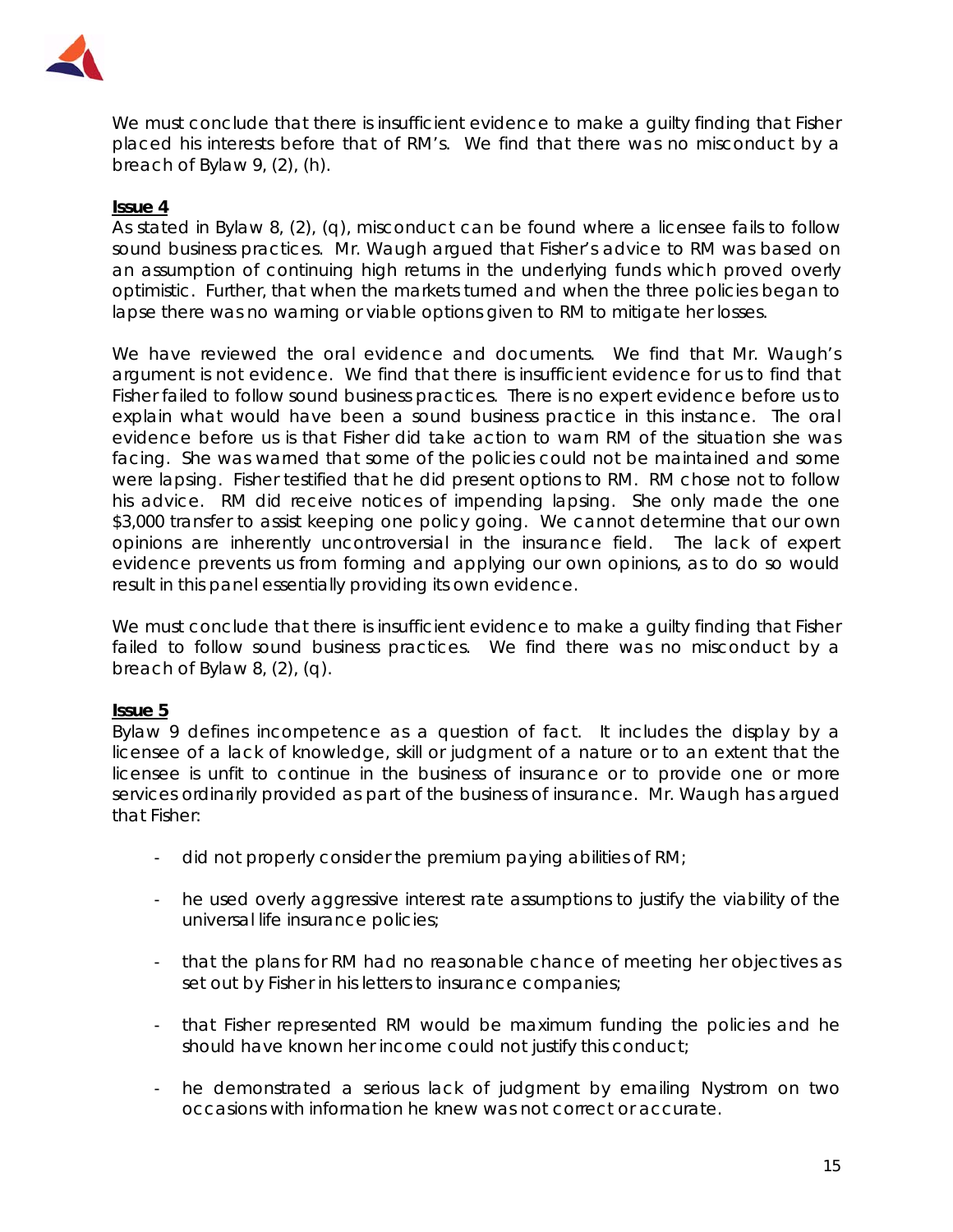

We do note that we have found that Fisher demonstrated a lack of judgment by emailing erroneous information to Nystrom. See issues 1 and 2.

There was no expert evidence called to demonstrate that the 13 universal life insurance policies were not within RM's financial capabilities to fund at levels that made them appropriate investment and/or insurance products for RM. The only evidence before the DHC is that RM intended to fund the insurance with her mutual fund gains and gains within the policies. We are cognizant of RM's taxable income situation during the relevant years. Fisher felt RM was capable of funding her policies but when she took out the additional \$500,000 it was becoming "iffy". The evidence was that Fisher gave RM options but she made her own decisions. We further find that RM's own fastidious attention to details creates doubt in our minds. It is evidence she followed her financial picture very carefully. She knew what was happening or at least should have known what was happening (her calendars suggest she clearly knew). As commented above, RM could have kept funding the policies to some degree as there were funds in accounts available, but she chose not to do so.

Further, there is no evidence for the DHC to conclude on a balance of probabilities that Fisher knew or ought to have known that RM's intention was to secure the financial security of her children and/or grandchildren. The evidence is that RM had great distrust of her daughter AY. In fact in 2006 she cut her out as a beneficiary of her estate except for jewellery. RM wanted to financially care for her son MM, but she was not entrusting anything to him until he reached 50 years of age. RM wanted her brother DG to dole out money as he deemed fit from the secret account he was to establish. The evidence clearly indicates that family circumstances were a driving factor in the thinking and conduct of RM. Her personal notations attached to her will (Book 3, Tab C, (7)) clearly demonstrate a mistrust of certain family members. One example of this is the notation that directs that the debts owed to her by her children be collected by her estate should her children contest her will. This would appear to be a provision added after her will was drafted. There is no evidence that RM consulted Nystrom or any other lawyer about adding such a provision. This would give reasonable support to the idea that RM was comfortable acting on her own and without professional advice in matters of consequence. As her intentions changed, she acted and relied on her own judgment.

We have noted there was serious misjudgement exercised by Fisher in dealing with Nystrom. However, in conclusion we must find there is insufficient evidence for us to make a finding of overall incompetency. The lack of expert evidence to give direction on industry standards and competency prevents us from forming and applying our own opinions. To do otherwise would result in this panel essentially providing its own evidence.